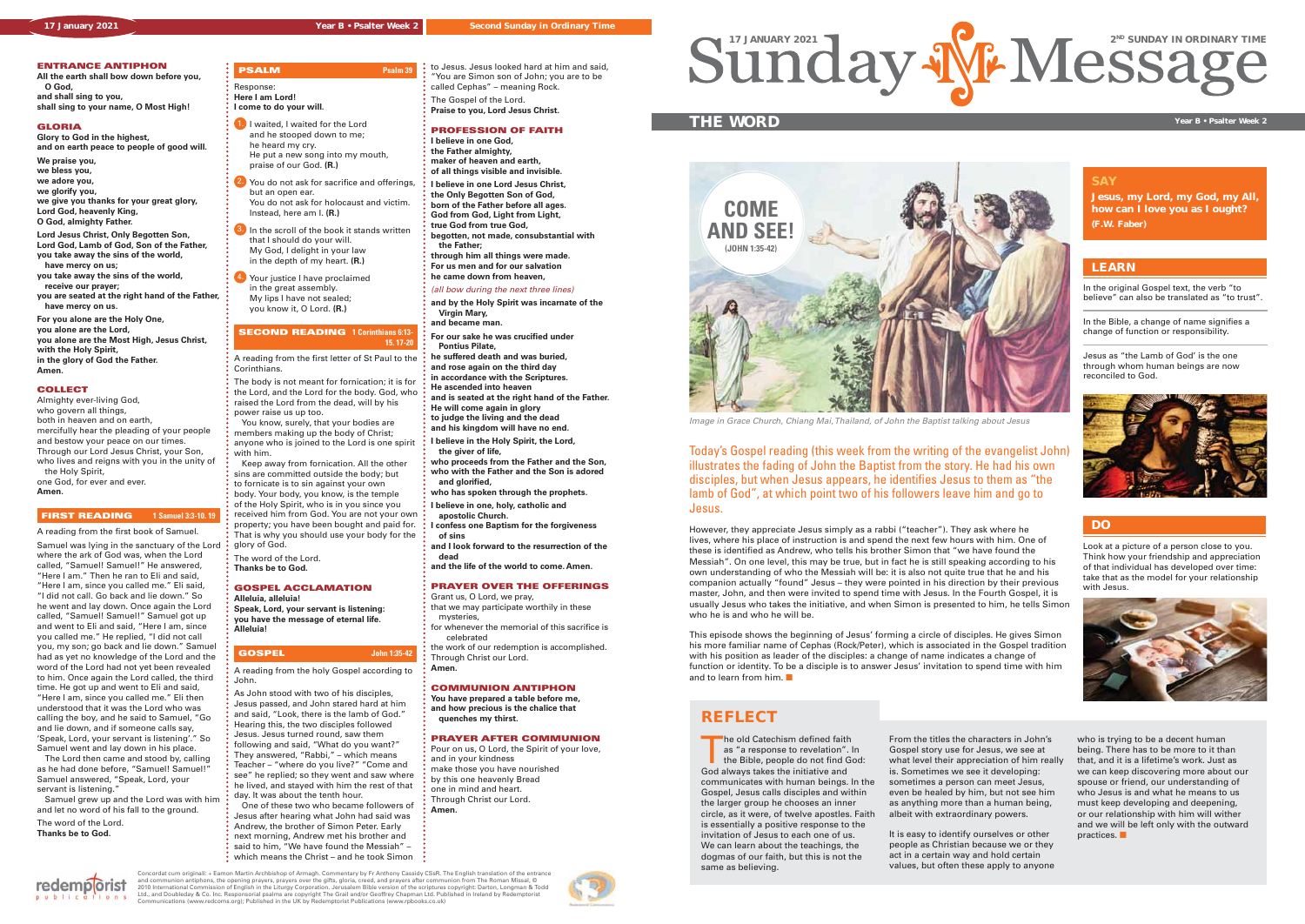# **PARISH OF OUR LADY IMMACULATE**

Seamoor Road, Westbourne BH4 9AE

Roman Catholic Diocese of Portsmouth. Registered charity 246871

### **NEWSLETTER 17 th January, 2021 Second Sunday of the Year (B)**

| Website:              | www.catholicwestbourne.org |                                      |
|-----------------------|----------------------------|--------------------------------------|
| Parish Office:        | Tel:                       | 01202 760640 (all enquiries)         |
|                       | email:                     | oliadmin@portsmouthdiocese.org.uk    |
| Parish Priest:        | Fr Andrew Moore:           | andrewmoore@portsmouthdiocese.org.uk |
| Safeguarding Officer: | Matthew French:            | mail@matthewfrench.net               |

**Today is a special day of Prayer for Peace.** The pandemic means that the news we hear is rather limited. We are not hearing anything about what is happening in Syria or Yemen, for example. But conflicts, tensions and violence continue even if the media are not looking. But Peace is not just about an absence of violence and war. Effective, and spiritual, peace must be something positive, creative, and transformative. That is the Peace that Christ came to bring and for which we pray.

# **National Lockdown**

The situation, both locally and nationally, continues to be a matter of concern and it is essential that we all take the greatest care at this time. Although the lockdown regulations do allow for communal acts of worship and for churches to be open, taking into account the overriding message to 'Stay at Home' and out of concern for the health and well-being of all concerned, the public celebration of mass at Our Lady Immaculate is suspended for the time being. The church will also remain closed during the week but will be open for individual visits on Sundays from **10.00 a.m. – 11.00 a.m**. (Note the revised time).

The 'church of home' is, once again, as important as ever and our prayers, though offered alone, are always in communion with and the through our Lord.

Over the last ten months, many will already have found a range of online masses to support their spiritual connectedness. A directory of online masses has been provided by the Bishops' Conference and can be found at: www.cbcew.org.uk

# **Liturgical Calendar**

Fr Andrew continues to say mass privately in the church. To request mass intentions, please email or phone the Parish Office or leave an envelope at the church.

| Sunday 17 <sup>th</sup> January | Second Sunday of the Year (B) | People of the Parish    |
|---------------------------------|-------------------------------|-------------------------|
| Monday 18 <sup>th</sup>         | of the day (Week 2, Year 1)   |                         |
| Tuesday 19 <sup>th</sup>        | of the day                    | Martin & Eileen Nagle   |
| Wednesday 20 <sup>th</sup>      | of the day                    | <b>Clare Gorman RIP</b> |
| Thursday 21st                   | St Agnes                      |                         |
| Friday 22nd                     | of the day                    |                         |
| Saturday 23rd                   | of the day                    |                         |
| Sunday 24th                     | Third Sunday of the Year (B)  | People of the Parish    |